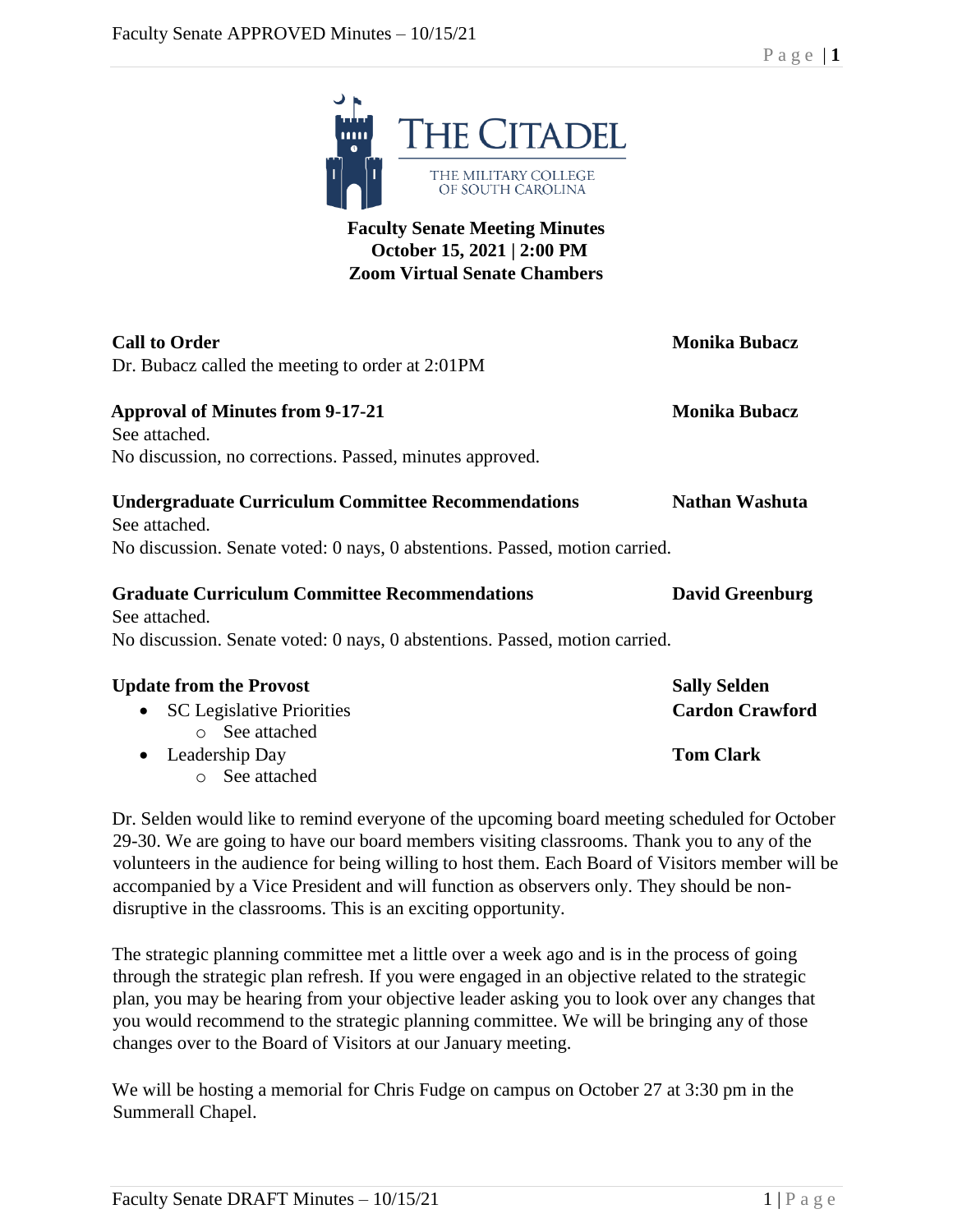Questions:

- Where is Col. Crawford's office located and how often does he represent The Citadel with SC Legislature.
	- o Bond Hall 193 (formerly Colonel Philipkosky's office).
	- o Col. Crawford mentioned engaging some of the faculty with his efforts in Columbia, particularly Dr. Selden and school Deans.
	- o We give two briefings in Columbia: one to the House Committee of Ways and Means higher education committee and another for the Senate.
	- o We have to make sure our messaging remains the same and undiluted.
	- o Col. Crawford is happy to speak to any Senators or other faculty at any time regarding his team's efforts in Columbia.
- Are there ways to more deeply engage faculty in efforts with legislature?
	- o Col. Crawford and his team will reach out to faculty when he needs assistance.
- The Charleston Legislative Delegation meets regularly as well. Is that an opportunity?
	- o The Charleston Delegation is very important to us and we frequently engage them (including offering The Citadel as a meeting location).

## **Research Related Policy Updates <b>Dena Garner Dena Garner**

See the document in the Senate meeting folder in SharePoint.<sup>[MB1]</sup>

## **QEP Themes Pam King**

See the document in the Sate meeting folder in SharePoint. [MB2]

Dr. Joelle Neulander has been appointed as the Faculty representative for the SACSCOC reaffirmation team. She is a phenomenal resource and we encourage ideas, suggestions, or volunteers to work through her and with her as we start kicking off all things reaffirmation.

The four topics that the QEP committee selected are advising, high impact practices, information literacy, and writing intensive.

Questions:

- If the website is not working, how do we access the topics and descriptions?
	- o Dr. Karin Roof is working with the technical writer to get the topics and descriptions in one place and available by next week. Information will be shared with everyone on SharePoint for the October Senate meeting when it is available.

# **Standing Committees Elizabeth Connor**

- Sabbaticals **George Williams**
	- o Proposals of Sabbaticals are due Monday, October 25.
	- o Sabbatical Committee Ballots are due Tuesday, November 9.
	- o Two information roundtable discussions scheduled (Tuesday, October 12, and Tuesday, October 19, 1230-1330).
	- o Annual report will be made available soon.
- FTP dates **Kevin Skenes**
	- o See the document in the Senate meeting folder.[MB3]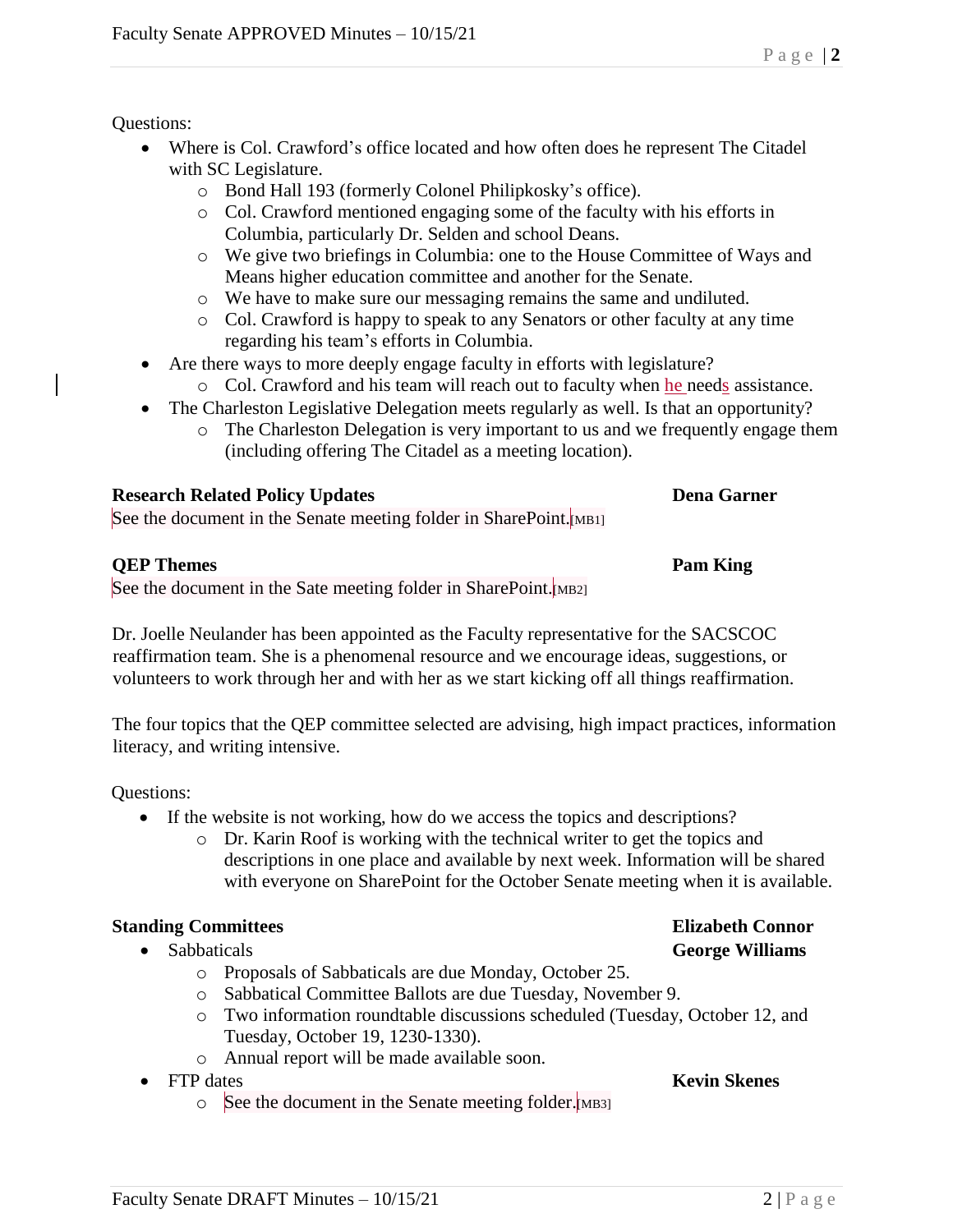### **Issues and Concerns Monika Bubacz**

- Non-functioning Standing Committees
	- o As part of updating the Faculty Manual, the Executive Committee is trying to also update and review the Senate and Standing Committees. Dr. Bubacz reached out to all standing committees and spoke to different members. There are two committees that may not have met regularly in the last five years (Facilities  $\&$ Services and Leadership). After talking to nearly everyone involved, Dr. Bubacz recommended that the Senate Review Committee consider removing these two from the Standing Committees list. If you have any information or anything to add, please let the Executive Committee know. If we realize that these committees are important and we want to keep them, we will.
	- o The Executive Committee also did some digging related to the Organizing Committee (the committee that is supposed to be our Committee on Committees that assigns the membership of standing committees).
		- This committee was approved in May 2017 but never really put in writing or added to the Senate Charter.
		- We have the documents now and they will be added to the Senate Charter.
		- Dr. Bubacz also spoke with Aaron Wimer about the defunct Library Committee. Dr. Bubacz thinks (with Mr. Wimer's agreement) that with the library liaisons representing different schools, we do not really need that committee again. If you have strong feelings about this, please let the Executive Committee or Mr. Wimer know and we will be happy to reconsider.
- As the Faculty Manual work and update is ongoing, we will try to have all standing committee charters updated and attached to that manual.
- Dr. Bubacz noticed that many committees do not have a mention of a senate liaison. Please check your charter for a senate liaison and a procedure for electing one.
- If you need a template for a charter or would like to rework your charter, please refer to the charter template in SharePoint.
- Faculty Manual Update **Benjamin Dean**

- o The Faculty Governance Committee (FGC) has met frequently since August to review the contents of the new Faculty Manual.
	- This is a standing committee that consists of one representative from each of the schools and the two independent academic units.
- o The FGC has met regularly with Dr. Bower and the Senate Executive Committee.
- o Today, we held our third work session on reviewing and analyzing the draft Faculty Manual. We finished that initial review of the whole draft and anticipate that our next steps will be to prepare a draft that incorporates the information we have gathered in these work sessions.
- o Once we complete that draft, we will distribute it to all faculty members across campus for a public comment period. During this period, the committee will collect comments and suggestions from the faculty at large. The purpose of this is to provide a fair opportunity for all faculty members to review and consider what is in the new Faculty Manual.
- o The committee will then take that, read it, evaluate it, incorporate additional faculty recommendations, and then, as a committee, submit the manual to the Faculty Senate for further action.